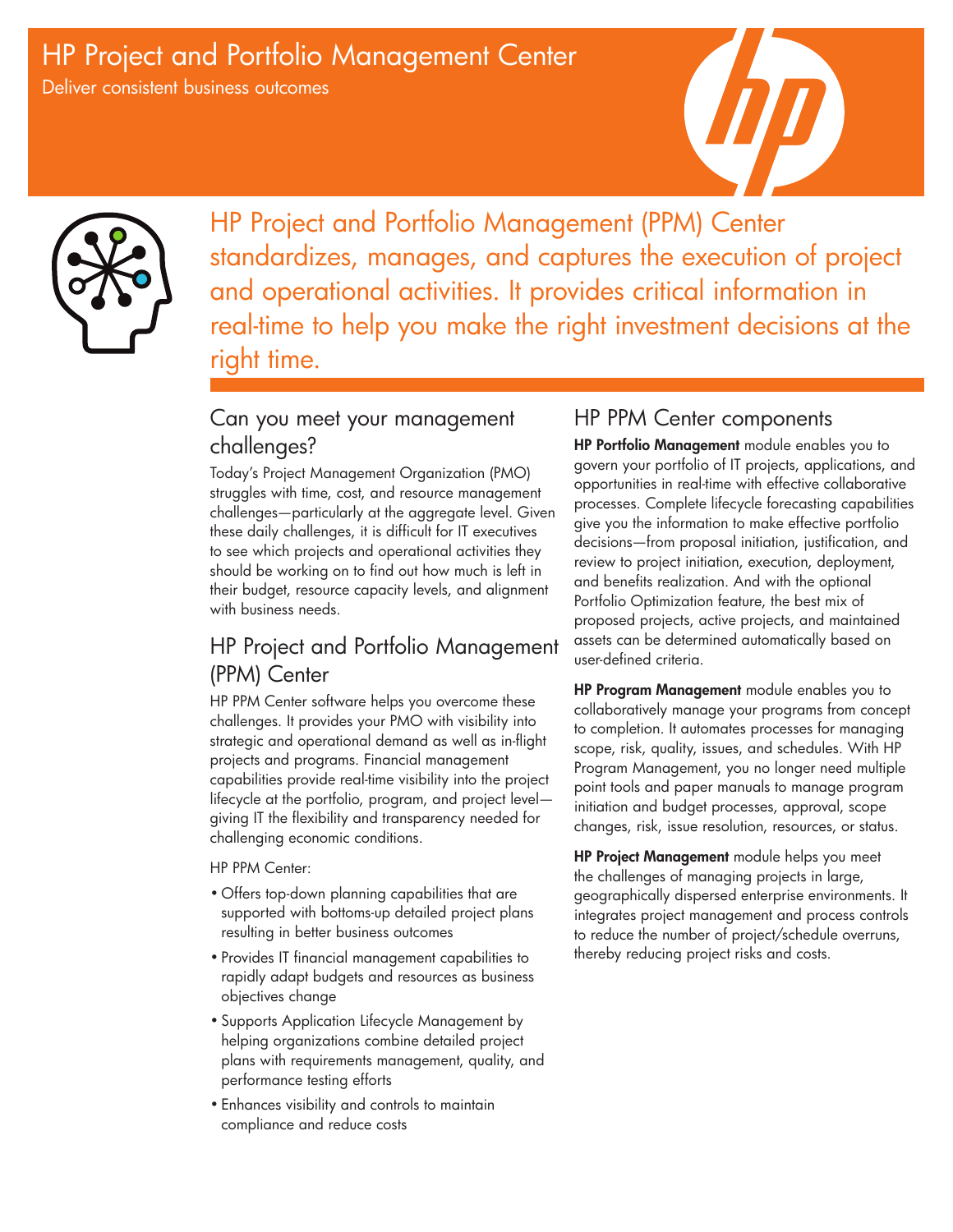HP Financial Management module provides a single, real-time view into all financial attributes related to the programs, projects, and overall IT portfolio. Program and project managers gain the flexibility needed to rapidly adjust forecasts as business objectives change. Cash flow analysis capabilities increase the accuracy of IT investment decisions. For global organizations, multi-language and multi-currency is supported within the application. HP Financial Management offers SOP 98-1 support which uses a built-in capitalization method to reduce capitalization errors and uses out-of-the-box portlets to bring needed visibility and control.

HP Resource Management module provides comprehensive resource analysis, which includes both strategic and operational activities at any stage in the work lifecycle. This holistic approach enables a complete understanding of where internal or contracted resources are currently committed and allocated. In turn, your managers can quickly respond to changes with a clear understanding of the effects on resource capacity and work prioritization.

HP Time Management module helps you focus on value-added activities by streamlining time collection and improving accuracy across the wide range of work performed by IT. This provides the capabilities your IT organization needs to better understand how much time is spent on IT investments versus time spent on operational activities. This helps improve resource allocation and load balancing along with overall productivity and execution.

HP Demand Management module captures all project and non-project requests of IT so you will know what the organization is asking for and have the information to focus your valuable IT resources on top business priorities. Stakeholders have a comprehensive picture of past, present, and future demand so requests can be prioritized, assigned, viewed, and "sliced-and-diced" across multiple dimensions to identify trends.

HP Project and Portfolio Management Dashboard

provides role-based, exception-oriented visibility into IT trends, status, and deliverables to help you make and execute real-time decisions. It supports information sharing with other applications or corporate portals through enterprise industry standards JSR 168 and WSRP.

HP Project and Portfolio Management Foundation is our unique platform that runs HP PPM Center. It includes our advanced workflow engine and configuration capabilities. Additionally, Project and Portfolio Management Foundation incorporates enterprise-class data security features.

HP PPM Center Mobility Access is our mobility and collaboration solution embedded in HP PPM Center software and enables email notifications and approval actions directly from the user's email on any device that supports regular email.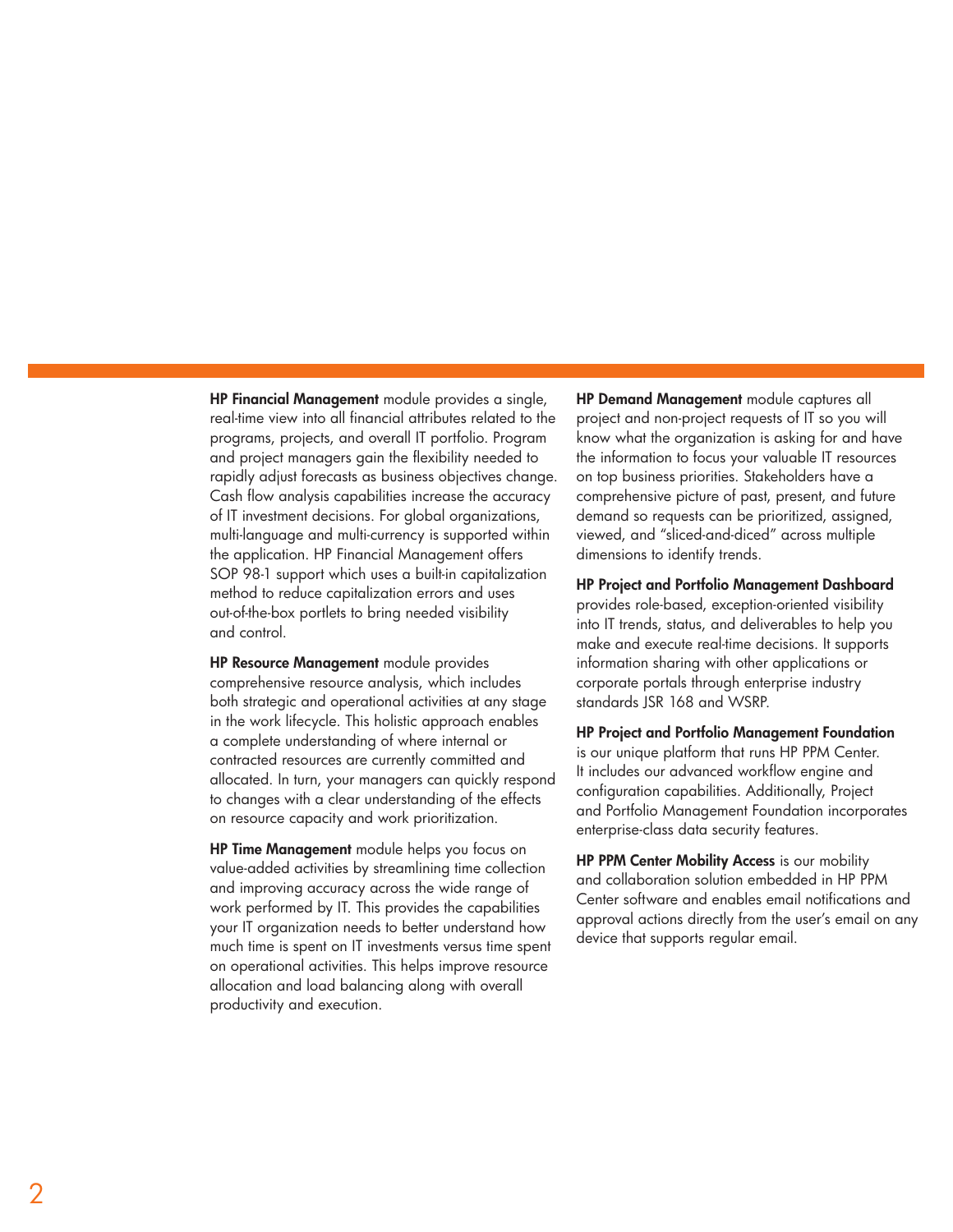HP Project and Portfolio Management Center helps you improve key business-to-IT processes.



#### HP PPM Center CPIC Accelerator enables the

lifecycle CPIC process which includes management, submission, and reporting of IT investments through OMB Exhibits 300 and 53. The CPIC lifecycle process is integrated with the System Life Cycle management (SLC)—leading to a direct linkage between the project operational and execution information (for example, net present value, EVM-ANSI 748, lifecycle costs).

HP Center Management for Quality Center software helps your organization manage HP Quality Center software as a shared Center of Excellence (CoE). It provides pre-packaged content and workflows to automate key processes for quality management and enables best-practices for project collaboration as well as project and resource management. Center Management is a key part of the HP holistic Application Lifecycle Management solution providing end-to-end management of your applications.

#### HP Center Management for Performance Center

software provides pre-configured templates for performance-testing project management and execution, and a set of digitized processes to consistently manage the work for running a performance testing CoE. It offers consistency, control, and visibility across all performance testing operations.

### Why HP?

HP is uniquely positioned to deliver your project and portfolio management solutions. We offer:

Visibility into all demand—Today's IT executive struggles with business alignment, time, cost, and resource management challenges—particularly at the aggregate level. Stepping back to see the "forest through the trees" to identify which activities will meet business requirements is difficult. With HP PPM Center, IT executives gain requisite visibility into strategic and operational demand as well as in-flight projects and programs.

Flexible business process automation—HP PPM Center is built on top of a powerful workflow process engine that can rapidly digitize and automate project and portfolio management processes. These capabilities enable HP to provide the PMO with the flexibility and control necessary to align IT services with business goals.

Top-down AND bottom-up approach—Unlike approaches that only offer time-reporting systems and project scheduling tools, HP PPM Center offers top-down planning capabilities that are supported with bottoms-up detailed project plans.